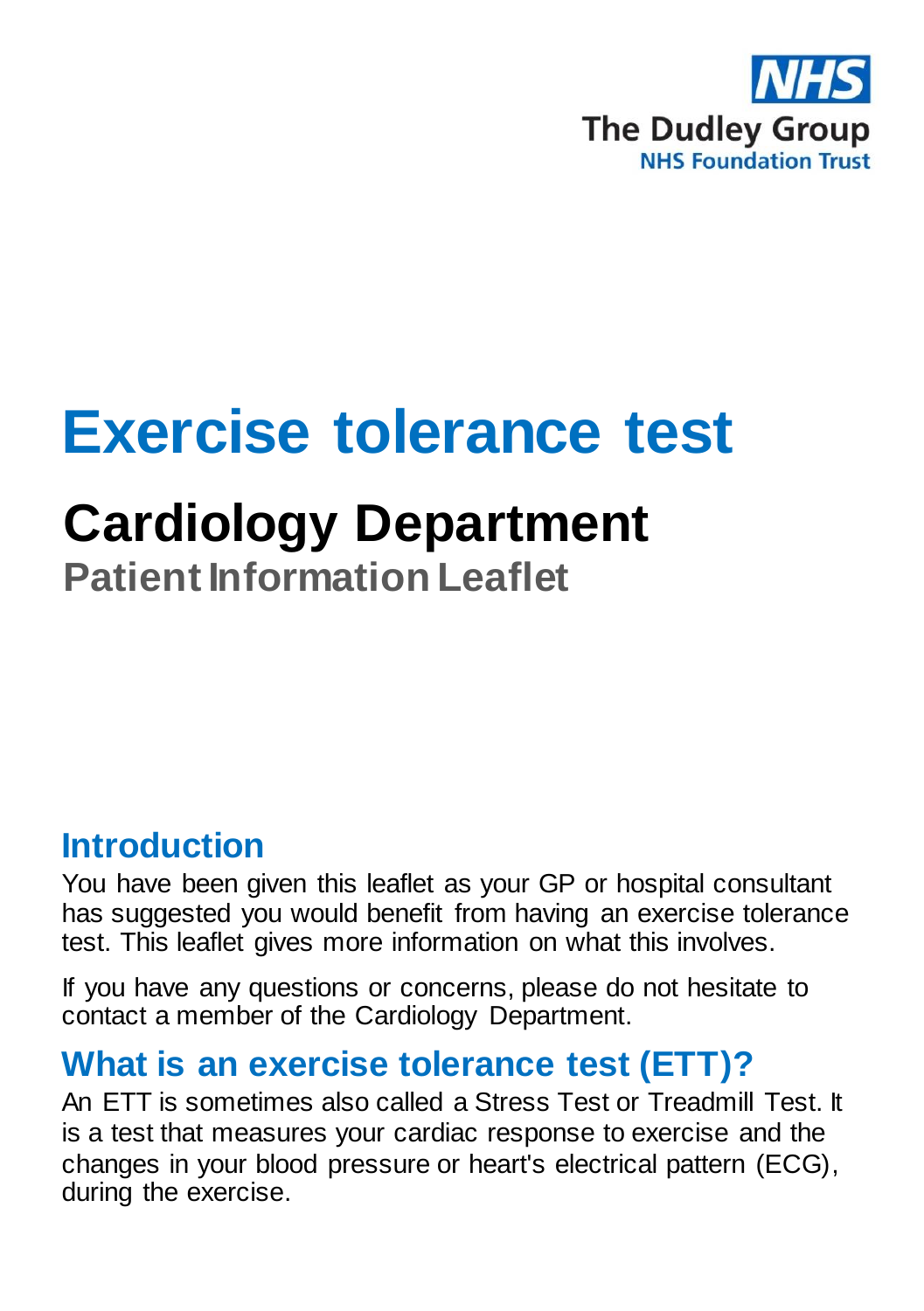## **What are the benefits?**

It is a test to see how your heart copes during physical activity and how well it recovers from exercise. It will provide your doctor with important information about the health of your heart.

#### **What are the risks?**

Your doctor will only recommend this test if they think it is suitable for you.

The exercise workloads start at very low levels and, because you are monitored throughout, the test can be stopped immediately if you become distressed or if the recordings are unfavourable.

Very rarely, some people may have a problem with the rate and rhythm of their heartbeat, or cardiac arrest during the test. Your heart is monitored at all times and in the unlikely event of any problems, there is an emergency stop button on the treadmill. All the staff are trained in emergency procedures.

## **Are there any alternatives to this test?**

This may be one of a number of tests suggested to diagnose your condition. It is your choice as to whether you have the test.

## **Can I eat before the exercise test?**

You can have a light meal two hours before the test. After this, do not eat again until after the test. If you have diabetes, contact us if the appointment is at a difficult time and we will rearrange your test to suit you.

## **What about medications?**

You can take any medications you are currently prescribed as usual on the day of the test, unless we tell you not to. Please bring your medicines or a list of your medicines to the appointment.

## **What should I wear?**

Wear comfortable, loose-fitting clothes and flat-heeled, firmly fitting shoes. Trousers are more practical than skirts. You can wear sportswear, if you prefer, but please do not buy sportswear especially for the test. This is not necessary.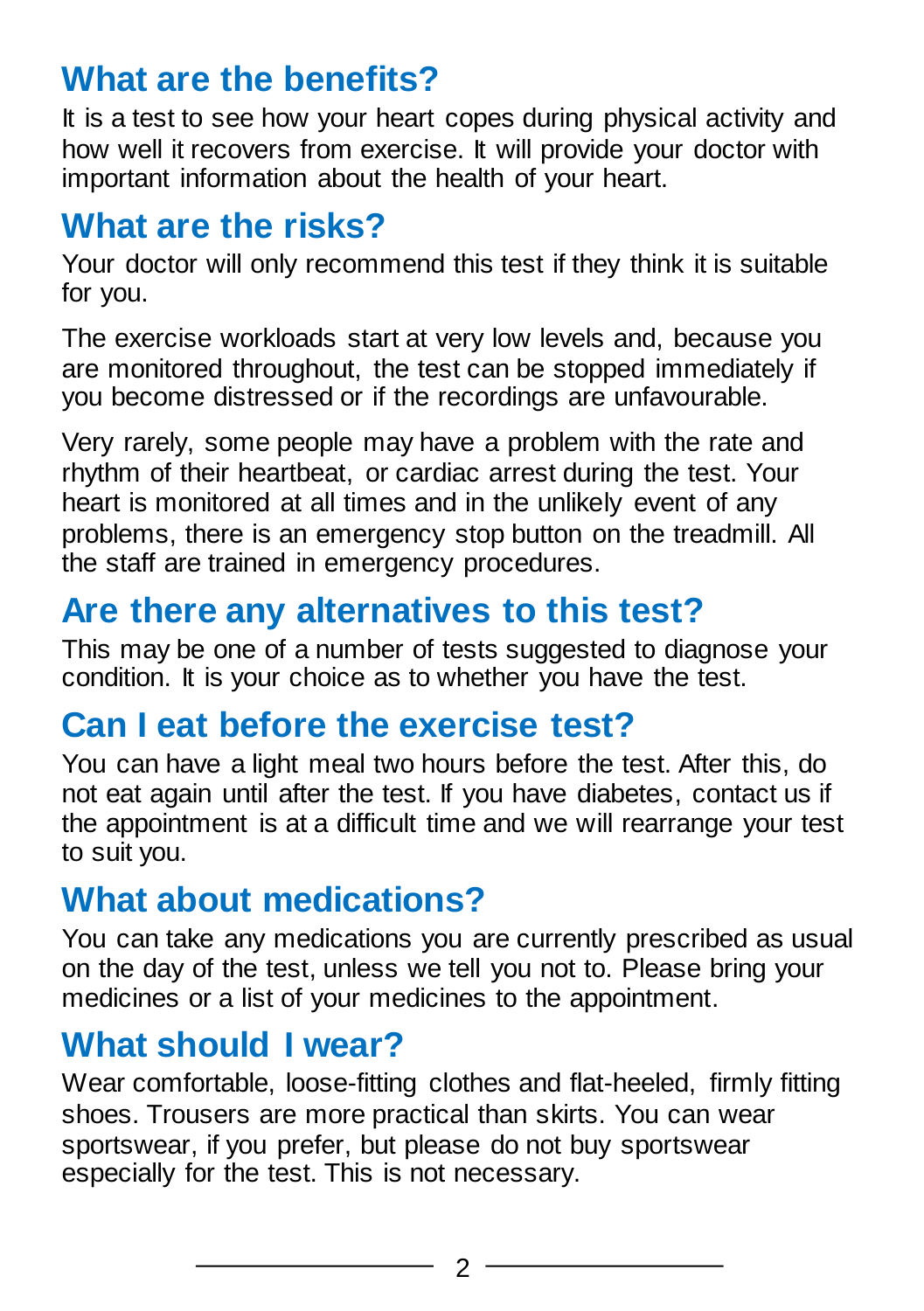## **How do I exercise during the test?**

A treadmill or a cycle ergometer is used for the exercise during the test.

#### **What is a treadmill?**

It is an electronically controlled, moving belt that you walk on in a precise and careful manner. Work effort is increased by raising the incline and/or the speed of the belt, in small steps.

#### **What is a cycle ergometer?**

It is a fixed seat with foot pedals. Some look like a standard bicycle while others look more like a couch with pedals. Workload is increased by applying a braking system to the wheel as you pedal.

Whichever is used, we will train you how to use it and you will have a chance to practise before the test.

#### **What happens when I come for the test?**

Your height and weight will be measured. This is needed to assess the levels of work achieved during the test.

We will take you to a curtained area and ask you to remove any clothes above the waist. This is necessary so that the cardiac physiologist can put sticky electrodes on your chest to record your ECG (electrocardiogram) correctly. The sticky pads used for this are larger and more adhesive than for a standard ECG to ensure they do not slip during the test.

The cardiac physiologist will need to lightly rub the skin or sometimes shave off a little chest hair so the electrodes can stick well. The electrodes on your chest are attached via leads to a module that is on a belt around your waist. This is then connected via another cable to the exercise machine that the physiologist controls and monitors.

If you prefer a female or male member of staff, or a chaperone for this procedure, please ask.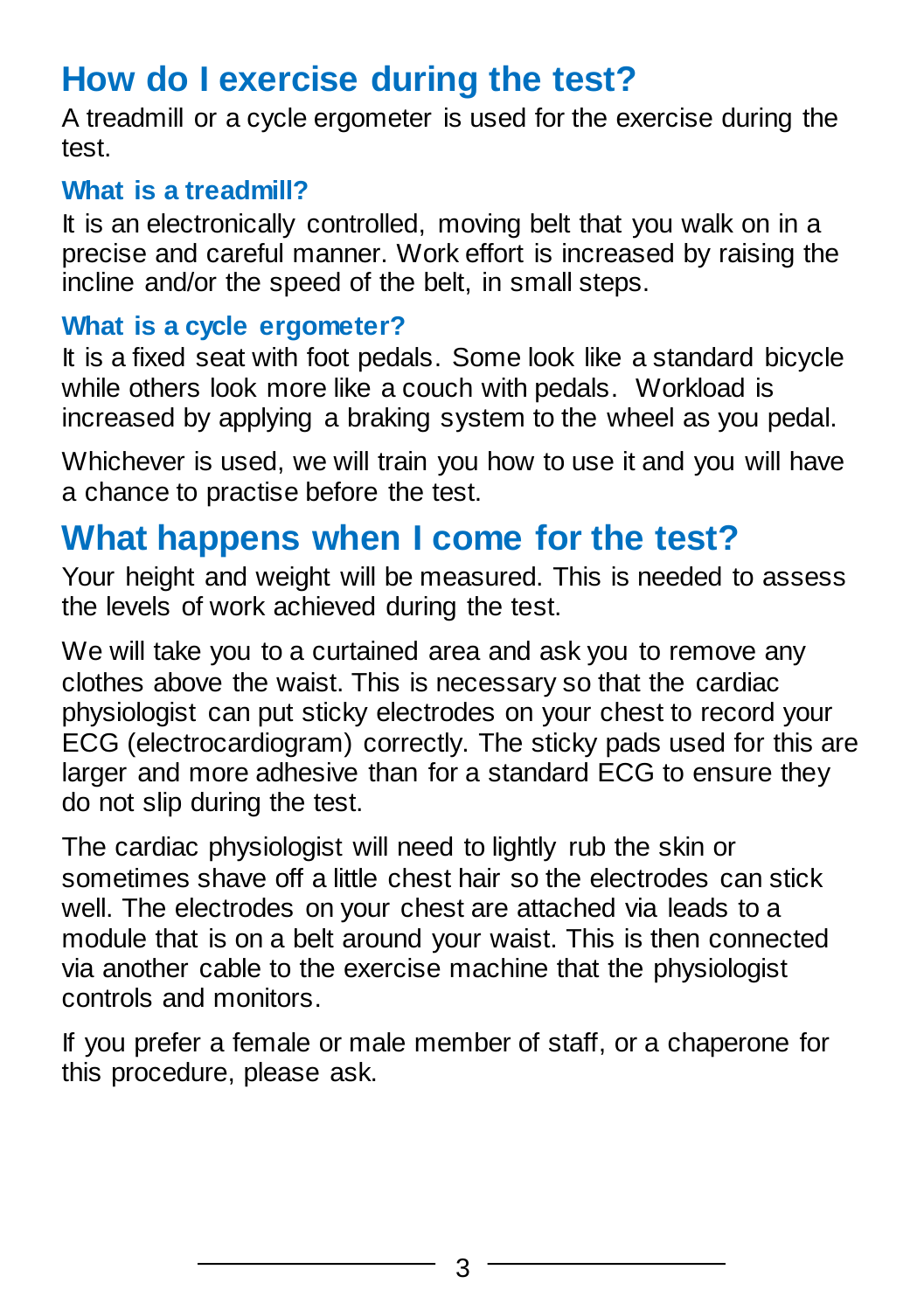## **How long does the test take?**

This will depend on what you are capable of in terms of exercise and the instructions from your doctor. Overall the whole procedure, which includes a short rest period after exercise, should take about half an hour.

## **What happens after the test?**

You can go home as soon as you feel ready and continue with your normal activities, but we would ask that you do not do any strenuous exercise for the rest of the day so you can recover from the test.

#### **How do I get the results?**

We will send your report back to your GP or hospital consultant who asked for the test. They will be in touch with you to discuss the results.

If you have any questions, or if there is anything you do not understand about this leaflet, please contact:

Cardiology Department on 01384 456111 ext. 3582 (9am to 5pm, Monday to Friday)

Russells Hall Hospital switchboard number: 01384 456111

#### **This leaflet can be downloaded or printed from:**

http://dgft.nhs.uk/services-and-wards/cardiology/

If you have any feedback on this patient information leaflet, please email dgft.patient.information@nhs.net